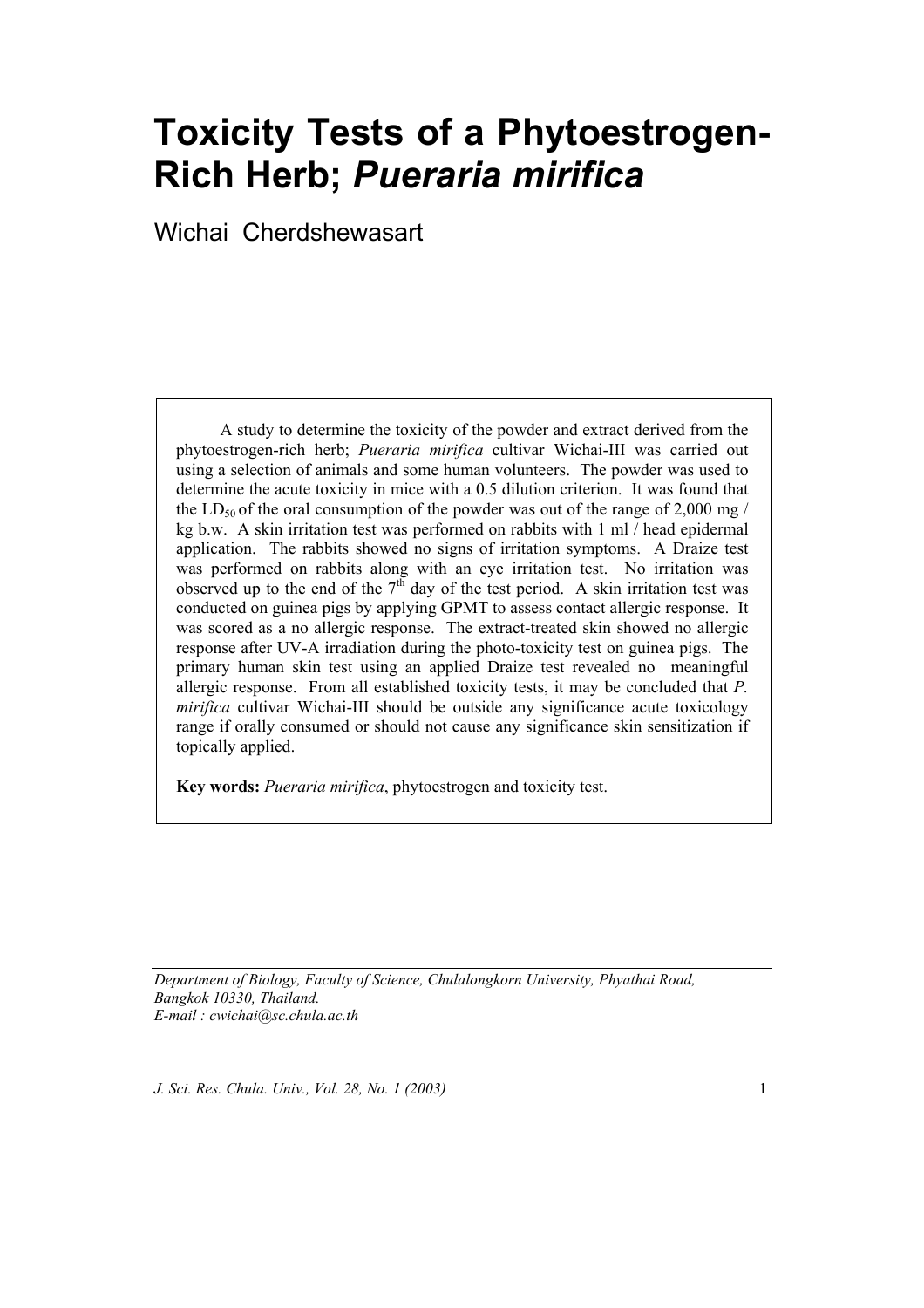# **พ ษว ทยาของสมุนไพรที่ม ีสารไฟโตเอสโตรเจนสูง** *;*  **ิ ิ** *Pueraria mirifica*

วิชัย เชิดชีวศาสตร (2546) *วารสารวิจัยวิทยาศาสตร จุฬาลงกรณ มหาวิทยาลัย* **28(1)** ֚֚֡<br>֚

การศึกษาพิษวิทยาของผงและสารสกัดจากสมุนไพรที่มีสารไฟโตเอสโตรเจนสูง ; *Pueraria mirifica* สายพันธุวิชัย –3 ในการศึกษาพิษเฉียบพลันในหนูถีบ จักรด้วยวิธีการเพิ่มความเข้มข้น  $0.5$  เท่าผลการทดสอบโดยการป้อนผงทางปากมีค่า  $LD_{50}$ มากกว่า  $2{,}000$  มก / น้ำหนักตัว  $1$  กก. การทดสอบผิวหนังกระต่ายด้วย สารสกัดในปริมาณ 1 มล / ตัวไมพบอาการระคายเคือง การทดสอบผิวหนังโดยวิธี แดรซควบคู่กับการทดสอบเยื่อตาเป็นเวลา  $7\,$ วัน ไม่พบอาการอักเสบ การทดสอบการ แพ้ต่อแสงของผิวหนังในหนูตะเภาโดยใช้วิธี  $\rm GPMT$  พบว่าผิวหนังไม่แสดงอาการ อักเสบภายหลังจากการไดรับแสงยูวี–เอ การทดสอบผิวหนังในอาสาสมัครโดยวิธีแดรซ ประยุกต์ไม่พบอาการระคายเคือง จากผลการทดสอบพิษวิทยาทั้งหมดสรุปได้ว่า *Pueraria mirifica* สายพันธุวิชัย –3 ทั้งในรูปผงและสารสกัดไมกอใหเกิด พิษอย่างมีนัยสำคัญ

 **คําสําคัญ** กวาวเครือขาว พิษวิทยา ไฟโตเอสโตรเจน

# **INTRODUCTION**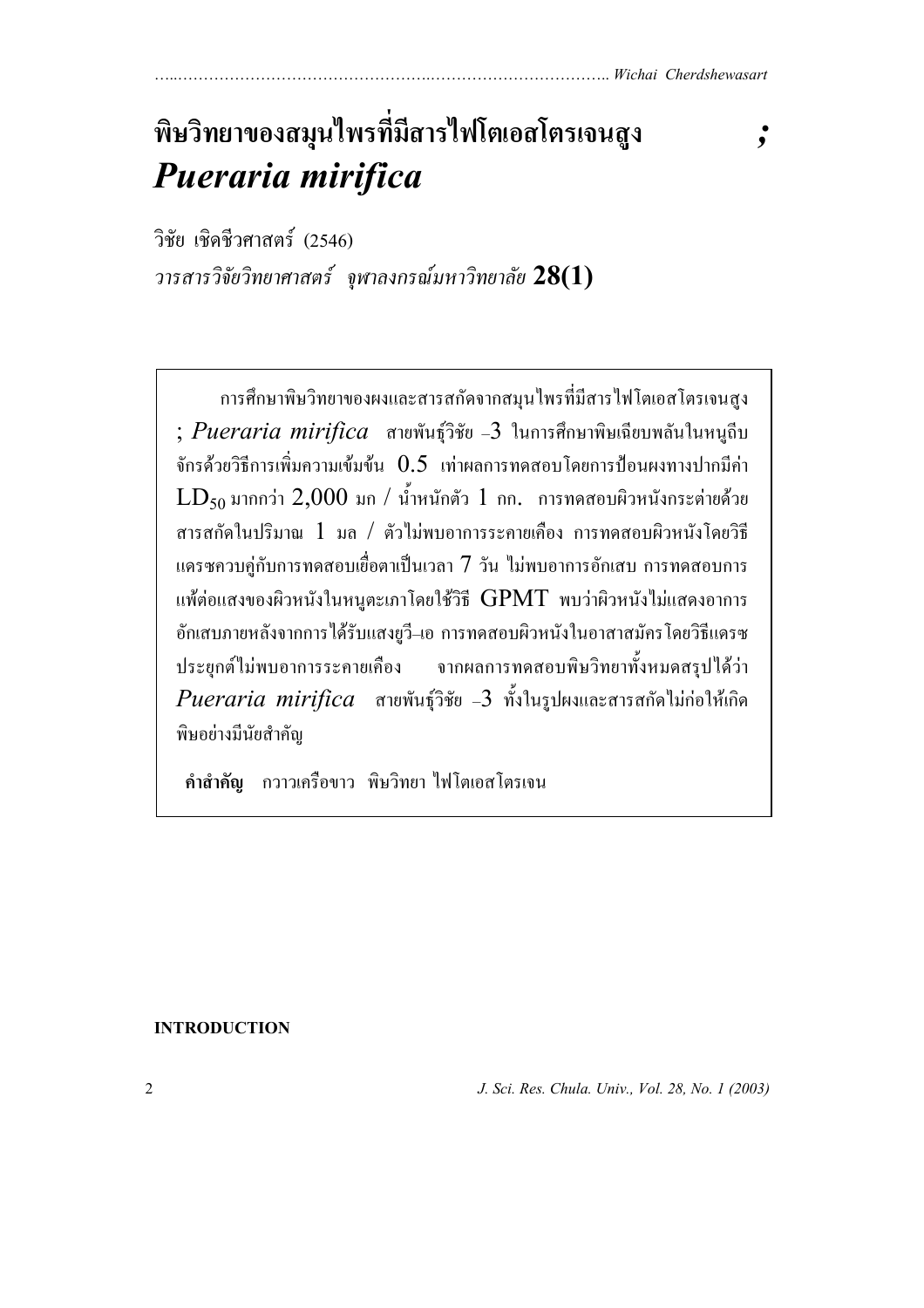*Toxicity Tests of a Phytoestrogen-Rich Herb; Pueraria mirifica*…………………………………….

 Phytoestrogen consumption is becoming of great interest in the nutrition and public health sectors due to the rapid increasing awareness of the benefits to human health after long-term consumption, most frequently from legumes and beans  $(1, 2, 3)$  even though it was first noticed to induce sterility in animals. $(4)$  Children who were baby-fed with soybean showed lower evidence of breast cancer when they became mature.(5) The maternal consumption of phytoestrogens was passed to the neonatal before birth. $^{(6)}$  Long-term consumption of phytoestrogen-rich diets in females also showed lower evidence of breast cancer development as well as colon cancer, artherosclerosis, menopausal symptoms and postmenopausal osteoporosis.(7, 8)

 The key phytoestrogens in soy are isoflavones especially daidzin, daidzein, genistin and genistein. Daidzin was found to exhibit bone loss protection activity. $(9)$ Daidzein could act as an immune enhancer,<sup>(10)</sup> and inhibitor of specific mutagenesis. $(11)$ Genistin showed inhibitory effects to myoblast<sup> $(12)$ </sup> as well as prostate cell line proliferation.<sup> $(13)$ </sup> Genistein was seen as the most important ingredient as it could exhibit anti-breast cancer activity.<sup>(14-16)</sup>

 Phytoestrogens from legumes have been analyzed and ranked for isoflavone content. It was found that *Pueraria lobata* or Kudzu which is abundance in Japan, Korea and China, contained daidzin and daidzein with many profound pharmacological actions including antidipsotropic activity, $(17)$  was classified as the top ranking for daidzein content. $(18)$ Even though there has been no direct comparison between that plant and the Thai herb; *Pueraria mirifica* (Airy Shaw et Suvatabandhu) or otherwise known as White Kwao Krua, it would be of great interest to introduce *P. mirifica* into the world of phytoestrogens as its consumption in Thailand had been long-

recorded with a purpose similar to ERT at the present time.

*P. mirifica* is widely distributed in Thailand, and it has been domestically consumed as a rejuvenating drug for both male and female for a long time, especially by mature people. It was possible to prove the presence of the active ingredients which affect rejuvenation.<sup>(19)</sup> It was brought to medicinal attention as a potent phytoestrogen source, even though this terminology was not established at that moment. The study in animals showed the strong estrogenic effect of its key active ingredient, namely miroestrol, in both immature female mice as well as ovariectomized rats, $^{(20,21)}$  which was also confirmed in clinical trials in Great Britain.<sup>(22)</sup> Recently deoxymiroestrol was found to be the real key active ingredient with its strong estrogenic effects<sup> $(23)$ </sup> as well as isoflavonoids when tested with the ER  $\alpha$ -harboring human breast cancer cells.<sup>(24)</sup> Other active ingredients have also been found, including some of similar to those contained in soy such as daidzin, daidzein, genistin and genistein and different chemicals such as puerarin, kwakhurin, and coumesterol.<sup>(25-28)</sup>

 As a proven phytoestrogen-rich Thai herb with a comparable strength for estrogen, the toxicity studies are not clear especially for the powder and extract derived from the plant. The powder derived from *P. mirifica*, especially cultivar Wichai III was recently developed into traditional medicines and dietary supplement products whereas the extract is widely used in various cosmetic products. Three patents were applies for based on product development from this plant cultivar. We therefore set up a range of toxicity tests in various animals to clarify *P. mirifica* as it is becoming a novel raw material for dietary supplements, and traditional medicines as well as cosmetics and topically applied pharmaceutical products.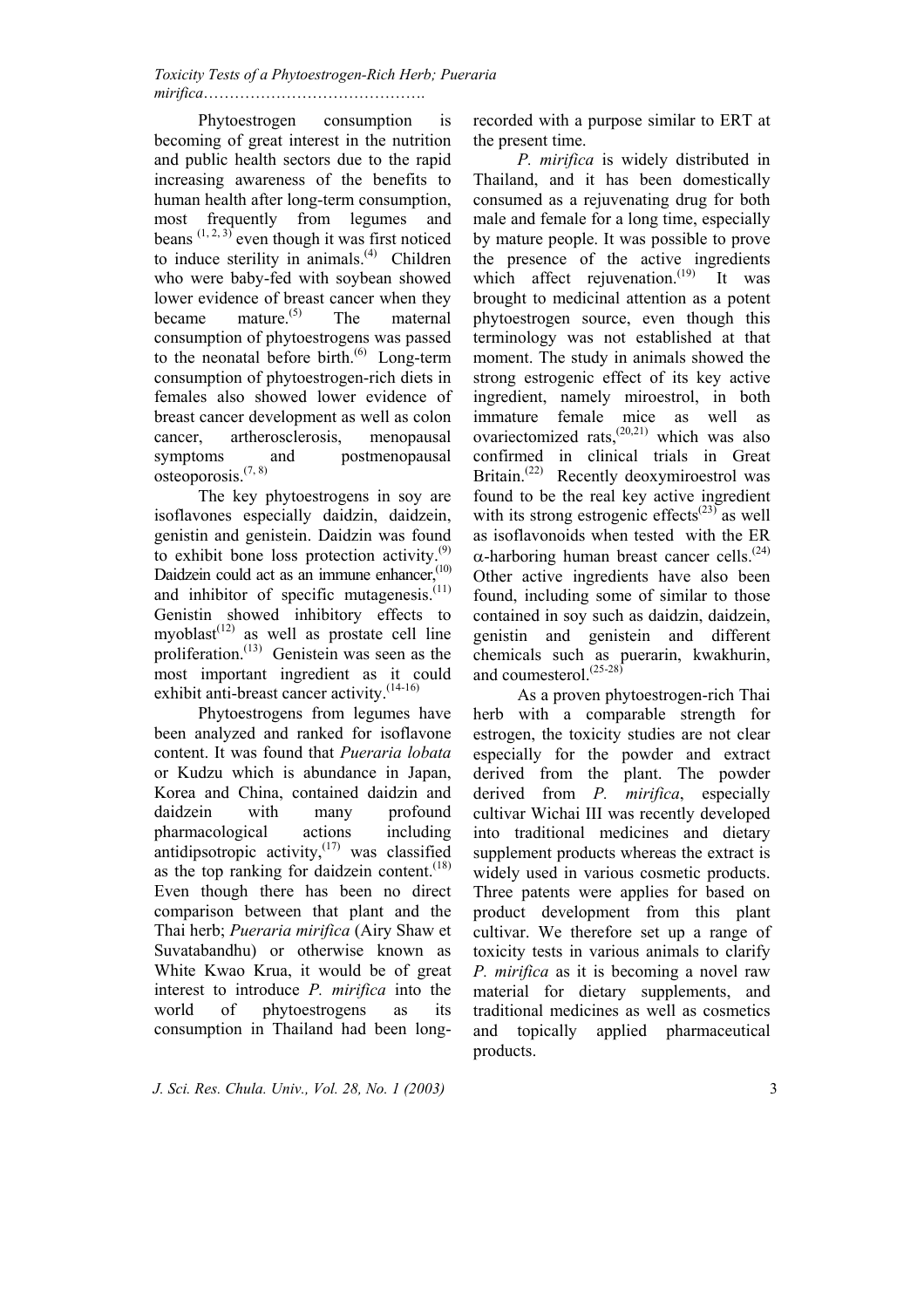#### **MATERIALS AND METHODS**

#### **Plant materials**

 The fresh tuber of *P. mirifica* cultivar Wichai-III was collected from a field-grown plant, cleaned, peeled, sliced into pieces, dried in a hot air oven until nearly completely dried, ground into fine powder of 100 Mesh size and used as powder for the acute toxicity test as well as a serial dosage test. For the extract preparation, the fresh tuber was ground and mixed with the equal volume of extraction solution containing propylene glycol and sterile de-ionized water. The extract was kept for all skin tests.

#### **Animals**

 The mice (ICR) used in the acute toxicity test, the New Zealand white rabbits used in the primary skin irritation test and the primary eye irritation test, Hartley guinea pigs used in the skin sensitization test as well as the phototoxicity test, were inbred.

#### **Animal husbandry**

 The animals were housed in polypropylene cages; balanced pellet animal feed and community tap water was provided, *ad libitum.* A standard laboratory environment of 25°C, 12 hrs dark-light period was maintained.

#### **Human subjects**

 Thirty healthy woman volunteers from the ages of 20-30 years old were selected with standard exclusion criteria for the skin sensitization test. The following were excluded from the tests. These including any volunteers undergoing medical treatment, pregnant women, those with spots or scars or any skin diseases, those with a history of Psoriasis, Eczema, atopic dermatitis or that of family members' disease history, as well as any volunteer involved in another on-going test or in a test last finished within a certain

time lapse. They were informed that the test material was the extract derived from *P. mirifica* and signed a form of consent before testing.

#### **Acute toxicity test**

 Five mature male (weight 30-35 g) and female (weight 28-32 g) mice (ICR) per group and per cage was set up as a 5 case study group-dilution with a common ration of 0.5 as 250, 500, 1,000 and 2,000 mg / kg b.w. as well as one control group. *P. mirifica* powder was mixed with 2,000 mg animal feed per mouse. The animals were kept under observation for the maximum period of 14 days whereas the group of 5 mice were chosen hourly, at the end of 1, 2, 3, 4, 5, 6 and 12 hrs and daily from day 1-14 for histopathology and gross findings of necropsy including brain, kidney, heart, lung, spleen, liver, stomach, intestine, pancreas, adrenal gland, pituitary gland, testis and ovary.

# Primary skin irritation test <sup>(29, 30)</sup>

 Six healthy male New Zealand white rabbits weight 4-5 kg with abraded skin at the back position were kept individually per cage, each assigned as 4 test sites, 2 of which were for tests by applying 0.5 ml of *P. mirifica* extract with the aid of the patch, the other two sites were for control by applying 0.5 ml of distilled water with the aid of the patch. The animals were kept for 24, 48 and 72 hrs observation.

#### **Primary eye irritation test**

 Nine healthy male New Zealand white rabbits weight 4-5 kg were kept individuaaly per cage, each received eye-drop on the mucous membrane, 3 nonrinsed, and 6 with rinsed, 0.1 ml *P. mirifica* extract on one eye without any treatment on the other eye as a control to evaluate the damage to the cornea as described before as Draize test (29, 30). The animals were kept for 1, 2, 3, 4, and 7 days observation.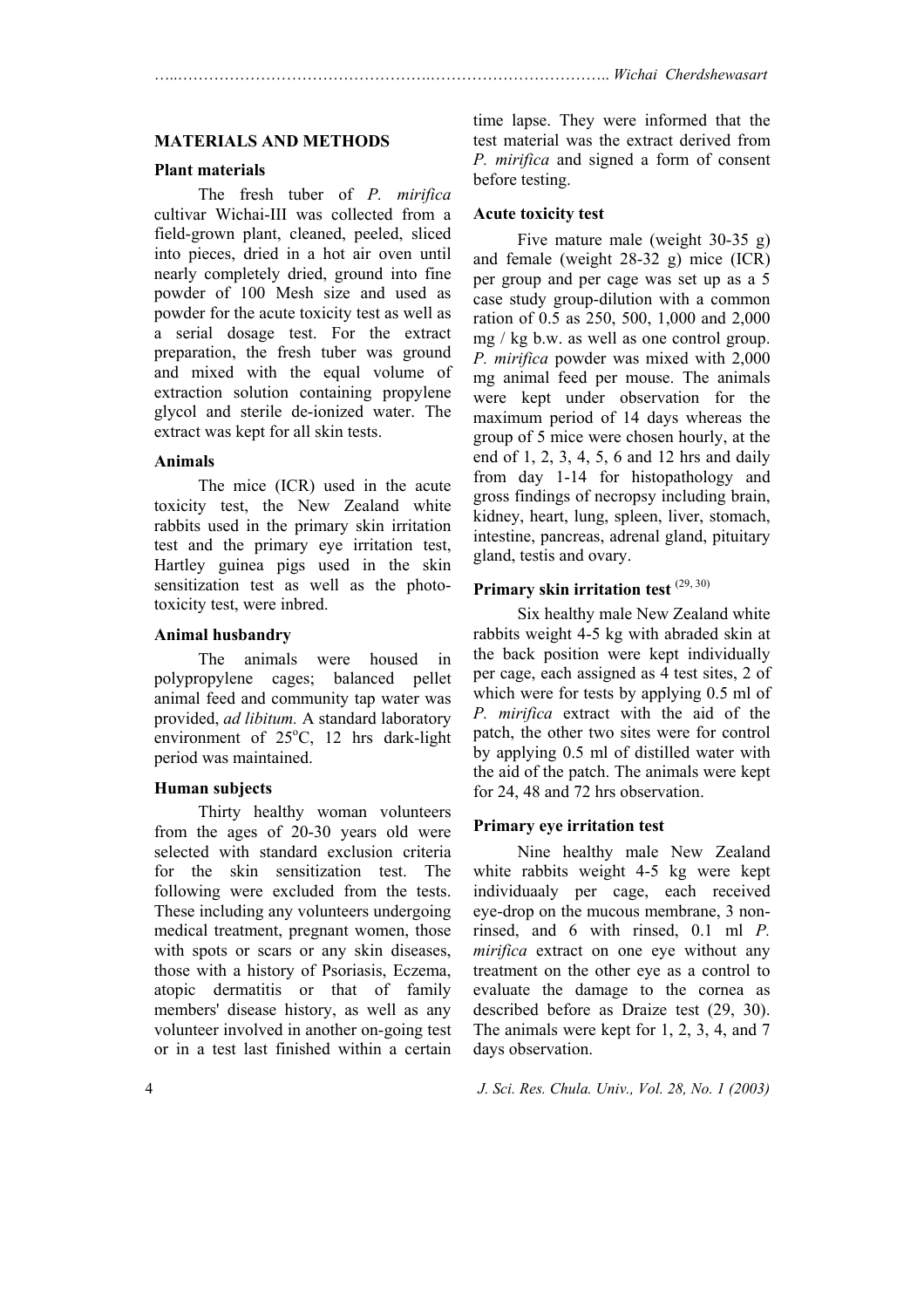## **Skin sensitization test**

 Thirty mature male guinea pigs (Hartley) weight  $1,000 - 1,150$  g were divided into 3 group, 10 of each, and submitted to the GPMT. The first group was a test group receiving 0.1ml *P. mirifica* extract. The second group was a positive control group receiving 0.1 ml of 0.1% DNCB. The third group was a negative control group receiving 0.1 ml of 0.1% saline solution. At the primary sensitization stage, 0.1 ml of each test material was applied, 0.1 ml of FCA, 0.1 ml of test material and FCA was injected into both sides of a hairless guinea pig's stomach skin. While the primary skin sensitization test on *P. mirifica* extract was carried out to determine the secondary sensitization concentration. After obtaining the result that no positive response was found on the site applied with 100 % of test material when applying *P. mirifica* extract on the back of the guinea pig by various concentrations, the secondary sensitization induced concentration was determined as 100 % pure solution. After one week of the primary sensitization, the hair which grew on the site was cut and mild irritation was induced by 10% SDS (petrolatum) and test material was applied with the dosage of 1 ml to each animal on the 2 x 4 cm<sup>2</sup> of Whatman No. 3 filter paper and the paper was attached to the animal, enclosed with non-permeable plastic tape, rolled with pressure-dressing then close-patched for 48 hrs. After 2 weeks, the hair of the animal's waist was cut  $(5 \times 5 \text{ cm}^2)$  and as the previous case, 1 ml of test material was uniformly applied on Whatman No. 3 filter paper at a size of  $2 \times 4$  cm<sup>2</sup> and the paper was covered with non-permeable plastic tape to keep it on and rolled with a pressure-dressing, and then close-patched for 24 hrs. After 24 hrs, the residual test material on the test site was cleaned and the occurrence of erythema and edema was checked. The

next day, the test site was observed by the Magnusson and Klingman test method.<sup>(31)</sup>

# **Photo-toxicity test**

 Twenty mature male guinea pigs (Hartley), weight  $1,000 - 1,150$  g were divided into 4 groups, the same number for the *P. mirifica* extract-treated group, the CP-treated group, the 8-MOP treated group and the saline solution-treated group. The hair at the back part of the guinea pigs was cut and 3 sites of 2 x 2 cm2 area was drawn on both sides, which totalled 6 sites. The right sites were specified as light-intercepted control ones and the left sites as light-radiated test ones. The treatment was carried out as followings. In the *P. mirifica* extracttreated group, a test material was prepared in 100% extract, 50% and 25% in saline solution. In the CP and 8-MOP treated group, test materials were prepared in 10 %, 1%, and 0.1% in DMSO solution and each solution was uniformly applied with 50  $\mu$ l on each site. In the case of the saline solution group, 50 µl of saline solution was applied on all sites.

 In all treated groups except for the saline solution-treated group, each test material was prepared as 10, 1 and 0.1% in DMSO solution and uniformly applied with  $50$   $\mu$  on the sites. In the salinesolution-treated group, 50 µl of saline solution was uniformly applied on all the sites. Thirty minutes after the application, the right site of the animal was lightintercepted with aluminum foil and UV-A (300-380 nm) was irradiated at 10 cm distance for 2 hrs by a photo-toxicitygenerating system (Ultra irradiation system, BIOTRONIC, VILBER LAURMAT, France). The final energy of the system was set to be 15 J/cm. The intensity of the irradiated light was measured by photoradiometer (Vilber). After 24, 48, 72 hrs of irradiation of UV-A, photo-toxicity was evaluated by observing the guinea pig's skin response.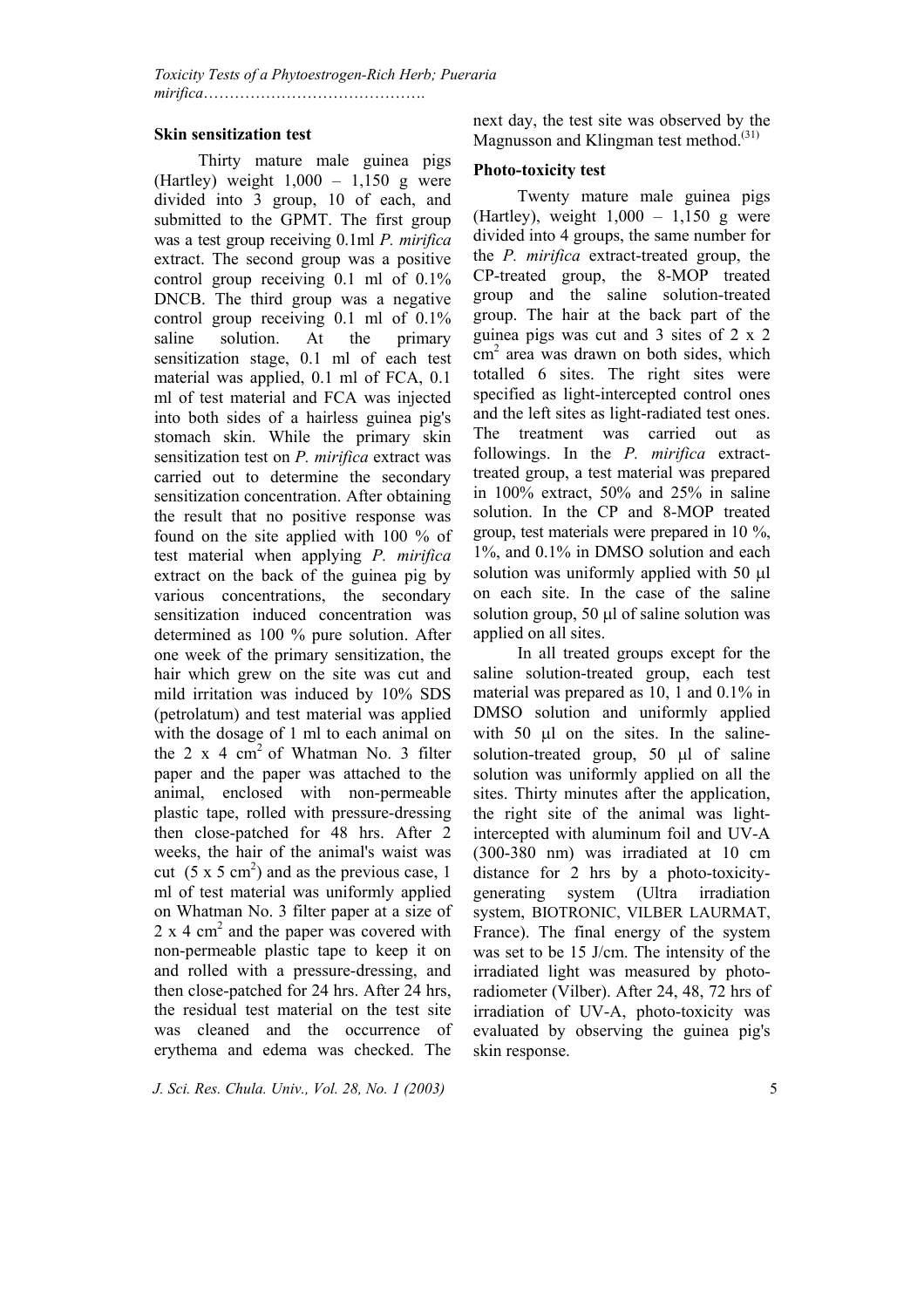#### **Human skin sensitization test**

 Thirty women were submitted to a primary skin sensitization test by applying a 8 mm Finn Chamber skin patch containing 0.1 ml *P. mirifica* extract with a control of 0.1 ml saline solution on the other patch attach to the skin of each forearm and kept for 24 hrs as a closed patch. During the test period, any kind of influence, such as baths, intensive exercises, hard work and any medications which could influence this test results were not permitted. *P. mirifica* extract was divided into 3 sets for each of the 10 volunteers and defined as A for the control section, B, C and D for the test sections B, C and D were the same material used repeatedly to check out the meaning of this test result The observation for erythema and edema was performed by the naked eye in the next 24 hrs after removal of every patch and after waiting for 2 hrs.

#### **RESULTS**

#### **Acute toxicity test**

 There were no deaths due to any administered amount for the duration of 1, 2, 3, 4, 5, 6, 12 hrs and 1-14 days after treatment at the dosage of 250, 500, 1,000 as well as 2,000 mg / kg b. w. and thus the calculation for  $LD_{50}$  is out of the range of 2,000 mg/kg b.w. The body weight gain was statistically different only in the female treated mice. The gross findings of necropsy including the liver, kidney, brain, heart, lung, spleen, stomach, intestine, pancreas, adrenal gland, pituitary gland, testis and ovary were normal as compared with the control group (Table 1). The results suggest that *P. mirifica* cultivar Wichai-III powder consumption for as long as 14 days causes no acute toxicity to the mice.

|                                         | male          |               | female        |                 |  |  |
|-----------------------------------------|---------------|---------------|---------------|-----------------|--|--|
| Observation/sex                         | control       | 2,000         | Control       | 2,000           |  |  |
|                                         |               | $mg/kg$ bw    |               | $mg/kg$ bw      |  |  |
| Mortality                               | $0/5*$        | 0/5           | 0/5           | 0/5             |  |  |
| Histopathology<br>and gross<br>findings | $NAD/5*$      | NAD/5         | NAD/5         | NAD/5           |  |  |
| Gain of body<br>weight $(g)$            | $7.25 + 2.55$ | $6.00 + 0.20$ | $5.00 + 0.10$ | $4.50 \pm 0.10$ |  |  |

**Table 1. Acute toxicity test results of** *P. mirifica* **powder on mice.**

NAD = No Abnormality Detected

 $* n = 5$ 

\*\* Independent Sample Test significant at p < 0.001

#### **Primary skin irritation test**

 There were no related changes in erythema and edema as the skin irritation response of the observed rabbit skin in both *P. mirifica* and saline solution treated groups at 24, 48 as well as 72 hrs after administration was classified as "0" (Table 2) which suggests that *P. mirifica* cultivar Wichai-III extract causes no primary skin irritation to the treated rabbits.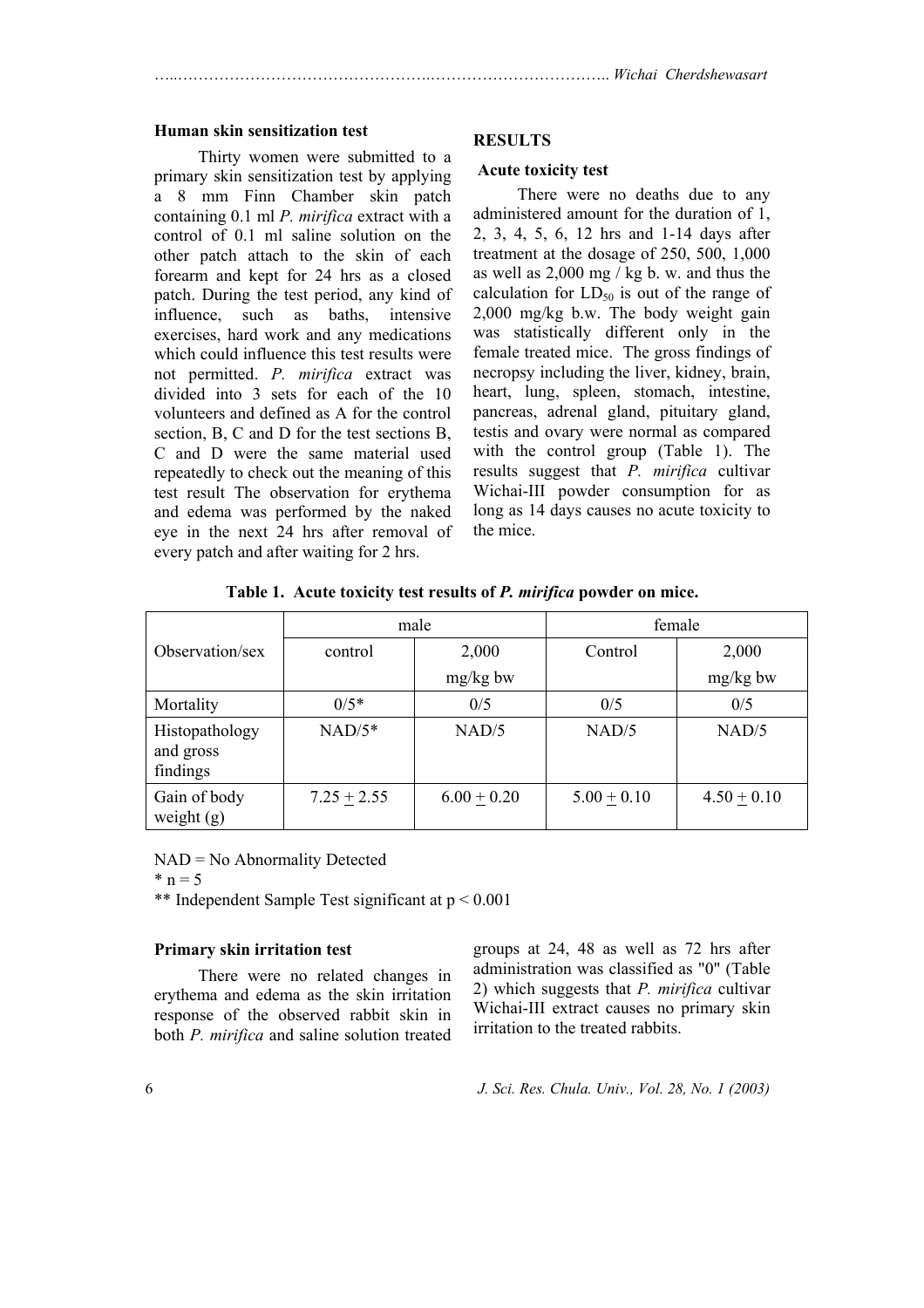#### **Primary eye irritation test**

There were no abnormal clinical signs of eye irritation and any significant change in body weight after 1, 2, 3, 4, and 7 days of treatment. The pathological change of the cornea, iris and conjunctiva in the eye irritation test was classified as "0" between the *P. mirifica* extract rinsed and non-rinsed eye of the experimental rabbits (Table 2) which suggests that *P. mirifica* cultivar Wichai-III extract causes no primary eye irritation to the treated rabbits.

# **Table 2. Primary skin and eye irritation test results of** *P. mirifica* **extract on Rabbits.**

| Observation/test        |                     |             | Skin          | Eye irritation           |              |  |
|-------------------------|---------------------|-------------|---------------|--------------------------|--------------|--|
|                         | irritation          | Group I     | Group II      |                          |              |  |
| Number of animal        | 6                   | 3           | 6             |                          |              |  |
| Mortality               |                     |             | 0/6           | 0/3                      | 0/6          |  |
| Clinical change         |                     |             | <b>NAD</b>    | <b>NAD</b><br><b>NAD</b> |              |  |
| Gain of body weight (g) |                     |             | $46.7 + 9.29$ | $81 + 16.82$             | $97 + 16.16$ |  |
| P.I.I.                  | Erythema and Eschar |             | 0             |                          |              |  |
|                         | Edema               |             | $\theta$      |                          |              |  |
|                         | Cornea              | (AxBx5)     |               | 0/80                     | 0/80         |  |
| Tissue score            | Iris                | (Ax5)       |               | 0/10                     | 0/10         |  |
|                         | Conjunctiva         | $(A+B+C)x2$ |               | 0/20                     | 0/20         |  |

Group  $I = P$ . *mirifica* extract rinsed group

Group  $II = P$ . *mirifica* extract non-rinsed group

- $NAD = No Abnormality$  Detected
- P.I.I. = Primary Irritation Index :  $0.0~0.5$ : non-irritation,  $0.6~2.0$ : weakly irritate,  $2.1~5.0$ : moderately irritate, above 5.1 : strongly irritate

#### **The Skin sensitization test**

The positive control group (DNCB treated group) induced erythema on all the tested guinea pigs which demonstrated clearly positive response. The *P. mirifica* extract treated group and the negative control group (saline solution treated

group) were scored as "0" on the sensitization score after 24 and 48 hrs treatment period (Table 3) while no different changes in body weight, no mortality as well as no clinical signs to suggest that *P. mirifica* cultivar Wichai-III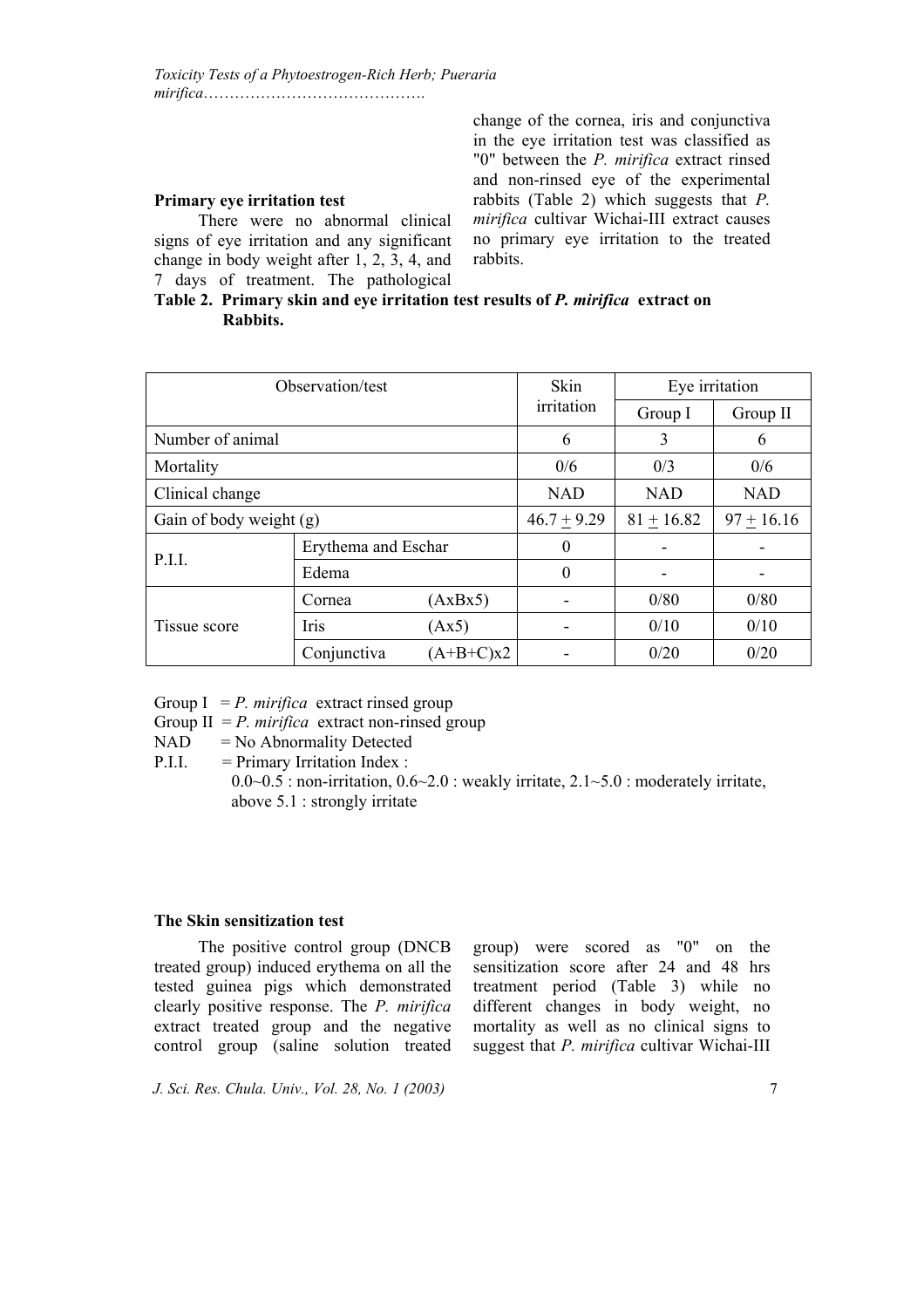extract causes skin sensitization or any adverse effect to the treated guinea pigs were observed.

| Observation/group   |          | P. mirifica | $0.1\%$ DNCB   | Saline |
|---------------------|----------|-------------|----------------|--------|
|                     |          | extract     | $(in 10\% PG)$ |        |
| Number of animal    |          |             |                |        |
| Mortality           |          | 0/10        | 0/10           | 0/10   |
| Sensitization score | $24$ hrs |             | II*            |        |
|                     | 48 hrs   |             | ∏*             |        |

**Table 3. Skin sensitization test results of** *P. mirifica* **extract on guinea pigs.**

DNCB = Dinitrochlorobenzene

PG = propylene glycol

Sensitization score :

0 = Nonsensitization, I = Weak sensitization, II = Mild sensitization,

 $III =$  Moderate sensitization,  $IV =$  Strong sensitizatin,  $V =$  Extreme sensitization

\* Erythema

#### **The Photo-toxicity test**

 The *P. mirifica* extract treated test group with the dosage of 25, 50% as well as 100% of the extract concentration showed the average score of UV-A radiation response as "0" after completion of the photo-toxicity test which means non-irritating. The results demonstrated clearly no dose dependent response and no-pigmentation. In the positive control group, the UV-A radiation site applying 0.1% of 8-MOP showed average-score "1.8" which means minimally irritating, 1% of 8-MOP showed average-score "2.3" which means minimally irritating and  $10\%$ of 8-MOP showed average-scored 3.1 which means mildly irritating. Especially in 1 and 10% of 8-MOP treated site, slight erythema was formed and the irradiated skin appeared thicker, coarser and harder than the untreated site. The UV-A

radiation site of 0.1% of CP average-score "1.9" which means minimally irritating, 1% of CP average score "2.5" which means minimally irritating, 10% of CP average-score "3.2" which means mildly irritating. Especially the treated site of 0.1, 1 and 10% of CP-treated skin became thicker and coarser than the untreated skin. In the case of the saline solution-treated groups with the same dosage range as the previous ones, UV-A radiation sites showed average-score "0" or non-irritating. In all treated groups, the UV-A nonradiation site showed average-score "0" or non-irritating (Table 4). The results suggest that *P. mirifica* cultivar Wichai-III extract exhibits no photo-toxicity to the skin of the treated guinea pigs.

Table 4. Evaluation of photo-toxicity test of P. mirifica extract on guinea pigs.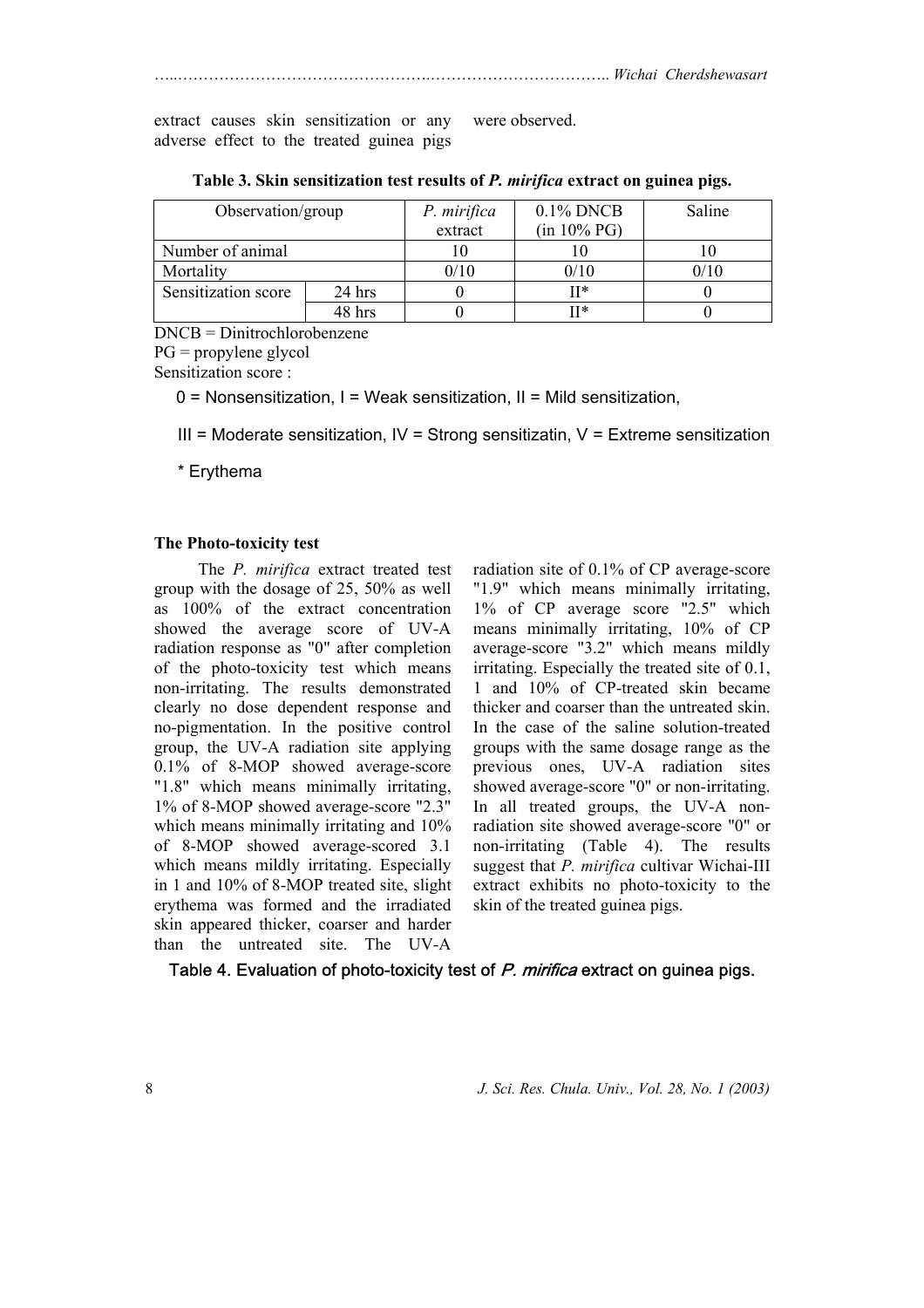*Toxicity Tests of a Phytoestrogen-Rich Herb; Pueraria mirifica*…………………………………….

|                             |                                 | Applied concentration (%) |                |                   |                |                  |                                                  |                           |                  |                                                  |                           |
|-----------------------------|---------------------------------|---------------------------|----------------|-------------------|----------------|------------------|--------------------------------------------------|---------------------------|------------------|--------------------------------------------------|---------------------------|
|                             |                                 | P.mirifica extract        |                | 8-methoxypsolaren |                |                  |                                                  | Chloropromazine saline    |                  |                                                  |                           |
|                             |                                 | 100                       | 50             | 25                | 0.1            | $\mathbf 1$      | 10                                               | 0.1                       | $\mathbf{1}$     | 10                                               | 0.9                       |
| Non-<br>irritation<br>site  | Total<br>score/<br>Site<br>No.ª | $0 + 0/$<br>10            | $0 + 0/$<br>10 | $0 + 0/$<br>10    | $0 + 0/$<br>10 | $0 + 0/$<br>10   | $0 + 0/$<br>10                                   | $0 + 0$<br>$\prime$<br>10 | $0 + 0/$<br>10   | $0 + 0/$<br>10                                   | $0 + 0$<br>$\prime$<br>10 |
|                             | Mean<br>scoreb                  | 0                         | 0              | 0                 | 0              | 0                | 0                                                | 0                         | 0                | 0                                                | 0                         |
| UV-<br>irirtation<br>site   | Total<br>score/<br>Site No.     | $0 + 0/$<br>10            | $0 + 0/$<br>10 | $0 + 0/$<br>10    | $9 + 9/$<br>10 | $13 + 10/$<br>10 | $17 + 14/$<br>10                                 | $10 + 9/$<br>10           | $15 + 10/$<br>10 | $17 + 15/$<br>10                                 | $0 + 0$<br>$\prime$<br>30 |
|                             | Mean<br>score                   | 0                         | 0              | 0                 | 1.8            | 2.3              | 3.1                                              | 1.9                       | 2.5              | 3.2                                              | 0                         |
| Evaluation of<br>irritation |                                 | Non                       | Non            | Non               | Mild           | erythema         | Intensive<br>Intensive erythema<br>with<br>edema | Mild                      | erythema         | Intensive<br>Intensive erythema<br>with<br>edema | Non                       |
| Number of animal            |                                 | 5<br>5                    |                |                   |                |                  | 5                                                |                           |                  | 5                                                |                           |
| Mortality                   |                                 |                           | 0/5            |                   |                | 0/5              |                                                  | 0/5                       |                  | 0/5                                              |                           |
| Clinical signs              |                                 | <b>NAD</b>                |                | <b>NAD</b>        |                | <b>NAD</b>       |                                                  | <b>NAD</b>                |                  |                                                  |                           |
| Gain of body<br>weight (g)  |                                 |                           | $7.8 + 2.4$    |                   | $6.1 + 0.9$    |                  |                                                  | $12.6 + 4.5$              |                  | 4.0<br>$\pm$<br>1.2                              |                           |
| Remark                      |                                 |                           |                |                   |                | Eshar formation  |                                                  |                           | Pigment          |                                                  |                           |

a) Total score/site No :

Total highest possible erythema score + total highest possible edema score/ No. of erythema observation site  $(5)$  + No. of edema observation site  $(5)$  = 10

b) Score of skin irritation

 $0 = No$  visible,  $1 = Mild$  erythema,  $2 = Intensive$  erythema,  $3 = Intensive$  erythema with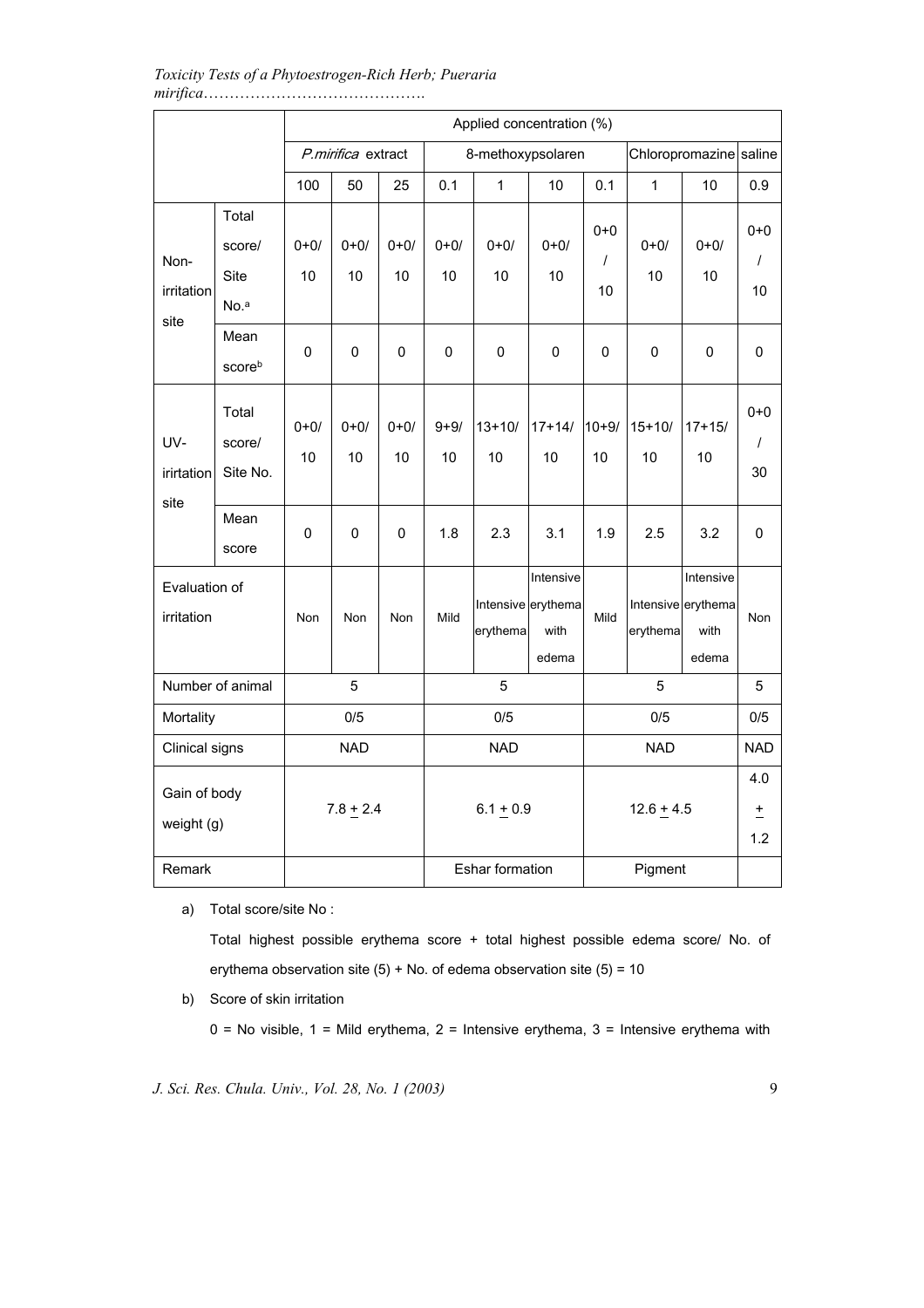edema, 4 = Intensive erythema with edema and vesicle

#### **Human primary skin sensitization test**

 The results of the patch test for human primary skin sensitization was analyzed according to the naked eye evaluation standard. It was found that the control group A, the test group B, the test group C and the test group D showed 0.03, 0, 0.6 and 0 index of the primary

irritation respectively (Table 5). Compared to the control A section among test materials mentioned above, all *P. mirifica* extracts, test section B, C and D were evaluated to have no meaningful difference regarding skin irritation.

# **Table 5. Naked eye evaluation of the primary skin sensitization test on human volunteers.**

| Group           | <b>Numbers</b> | Index of primary reaction | Evaluation* |
|-----------------|----------------|---------------------------|-------------|
| Control group A | 30             | 0.03                      | No visible  |
| Test group B    | 10             |                           | No visible  |
| Test group C    | 10             | 0.06                      | No visible  |
| Test group D    | 10             |                           | No visible  |

\* score reaction evaluation

| 0 |                 | No visible                        |  |  |  |
|---|-----------------|-----------------------------------|--|--|--|
| 1 | $+/-$           | Mild erythema                     |  |  |  |
| 2 | +               | Intensive erythema                |  |  |  |
| 3 | $^{\mathrm{+}}$ | Intensive erythema with edema     |  |  |  |
| 4 | $^{++}$         | Intensive erythema with edema and |  |  |  |
|   |                 | vesicle                           |  |  |  |

#### **Discussion**

 The various toxicity tests of the powder as well as the extract derived from *P. mirifica* cultivar Wichai-III were evaluated in both animals and humans. Results from acute toxicity tests with a 5 case study group-dilution with a common ration of 0.5 in the IRC mice revealed no

acute toxicity and the  $LD_{50}$  was out of the range of 2,000 mg/kg b.w. A precaution was stressed only in females if a very high amount was consumed, as seen from the different in body weight gain between the male and female acute toxicity tested mice. For human consumption, it is hard to reach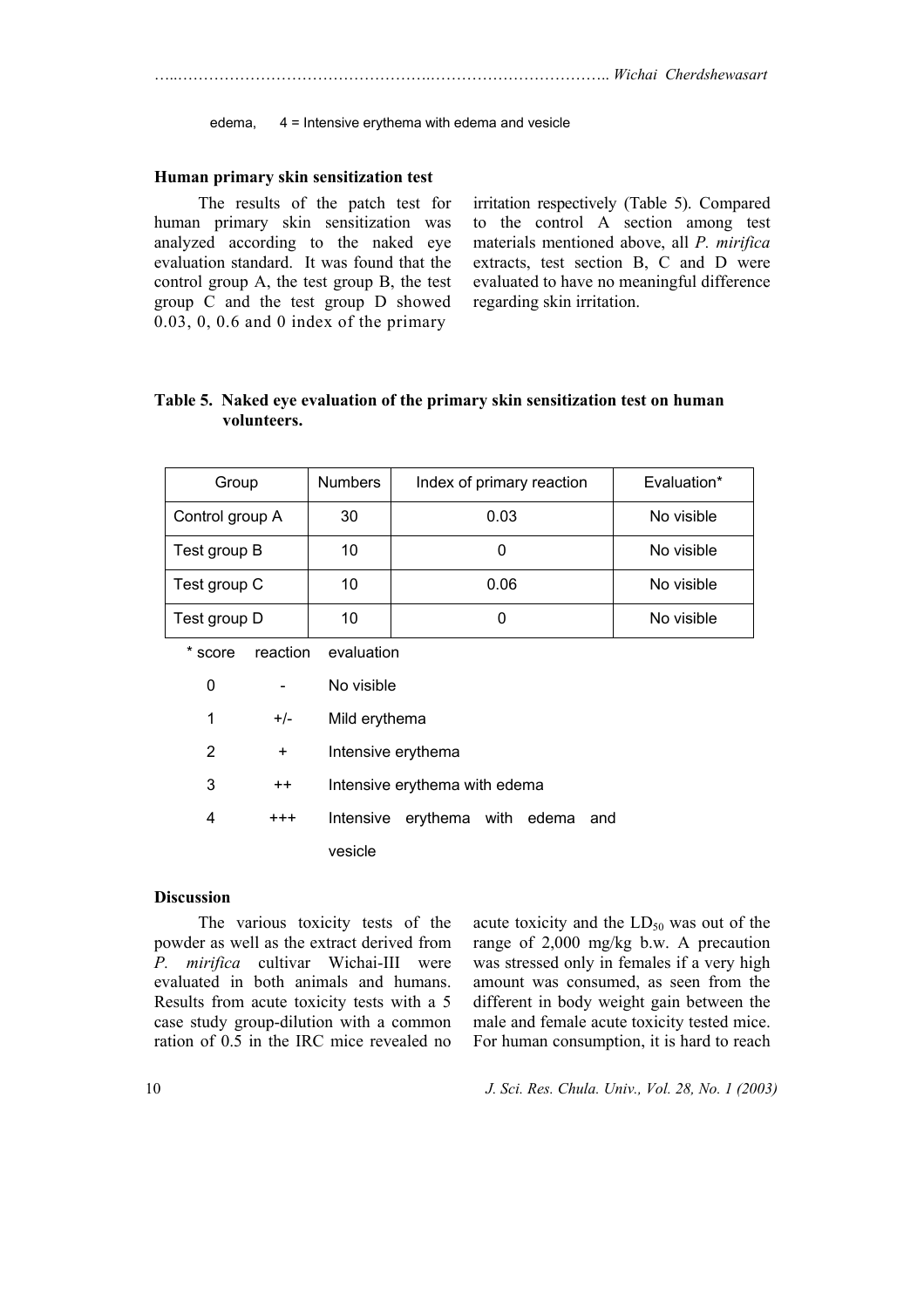*Toxicity Tests of a Phytoestrogen-Rich Herb; Pueraria mirifica*…………………………………….

such a high single dose as the miroestrol in *P. mirifica* itself could initiate a feeling of nausea.(22) A sub-chronic and chronic toxicity test should be performed to ensure the safety of long-term consumption of low amounts. Hower, because *P. mirifica* has experienced long-term consumption in Thailand in traditional medicines, any old records of endemic consumption should partially guarantee the safety of the orally consumed products.<sup>(19)</sup>

*P. mirifica* extract has a strong potential for development into cosmetic products for skin care and in such areas as breast or even topical pharmaceutical products as it is a phytoestrogen-rich herb, especially its tuber which is used as the raw material for such products. The skin toxicity tests should be a beneficial parameter to evaluate the great potential of the plant. The rabbit primary skin irritation test showed no related changes in erythema and edema after a topical-application of the extract. This suggests that no skin allergic reaction could be initiated by the extract. The results were confirmed in the rabbit primary eye irritation test for the 7 day observation period after the eye mucosal treatment of the extract with or without rinsing. This observation not only demonstrated the non-allergic reaction to the soft tissue such as the eye mucosa but also opens up a possibility to develop the extract into an eye drop product as one of the estrogenic effects is to refresh the cornea and eye lens. The negative results to the skin sensitization test was also confirmed in guinea pigs submitted to GPMT as well as the photo-toxicity test in the same species of test animals which would ensure the safety of the topical application of the extract even if it should be directly exposed to sun-light, an important UV-A source or even in the case of repeated topical applications. The human primary skin sensitization test revealed that the extract caused no meaningful allergic reaction to human

 *J. Sci. Res. Chula. Univ., Vol. 28, No. 1 (2003)*  11

skin. This was an important test result as it demonstrated clearly that the extract which could be present in a vast variety of cosmetics and topical pharmaceutical products, is safe for human consumption by the topical route. Taking all the toxicity tests into account, a solid conclusion could be drawn that the extract derived from *P. mirifica* cultivar Wichai-III which contains high amounts of phytoestrogens and shows effectiveness in the treatment of menopausal symptoms<sup> $(32)$ </sup> is safe for human dermal application. This finding should be an accelerating factor in the safety and efficacy testing of various cosmetics and topically applied pharmaceutical products containing the extract from the phytoestrogen-rich herb; *P. mirifica*. As the selected cultivar had been screened from the natural existing plant, e. g. cultivar Wichai-III, the future of *P. mirifica* consumption as well as the industrial scale production in both crude powder and extract form could also take advantage from this study.

## **ACKNOWLEDGMENTS**

The author wish to thank the Research Affairs Division and Department of Biology, Faculty of Science, Chulalongkorn University, Thailand, for support.

# **REFERENCES**

- 1. Price, KR. and Fenwick, GR. (1985) "Naturally occurring oestrogens in foods - a review", *Food Additive Contamination*. **2**, 73-106.
- 2. Axelson, M. and Sijovall, J. Gustafsson BE. (1984) "Soya -a dietary source of the nonsteroidal estrogen equol in man and animals", *Journal of Endocrinology* **102,** 49-56.
- 3. Knight, DC. and Eden, J. (1995) "Phytoestrogens-a short review", *Maturitas.* **22**, 167-175.
- 4. Bennetts, HW. (1946) "A specific breeding problem of sheep on subterranean clover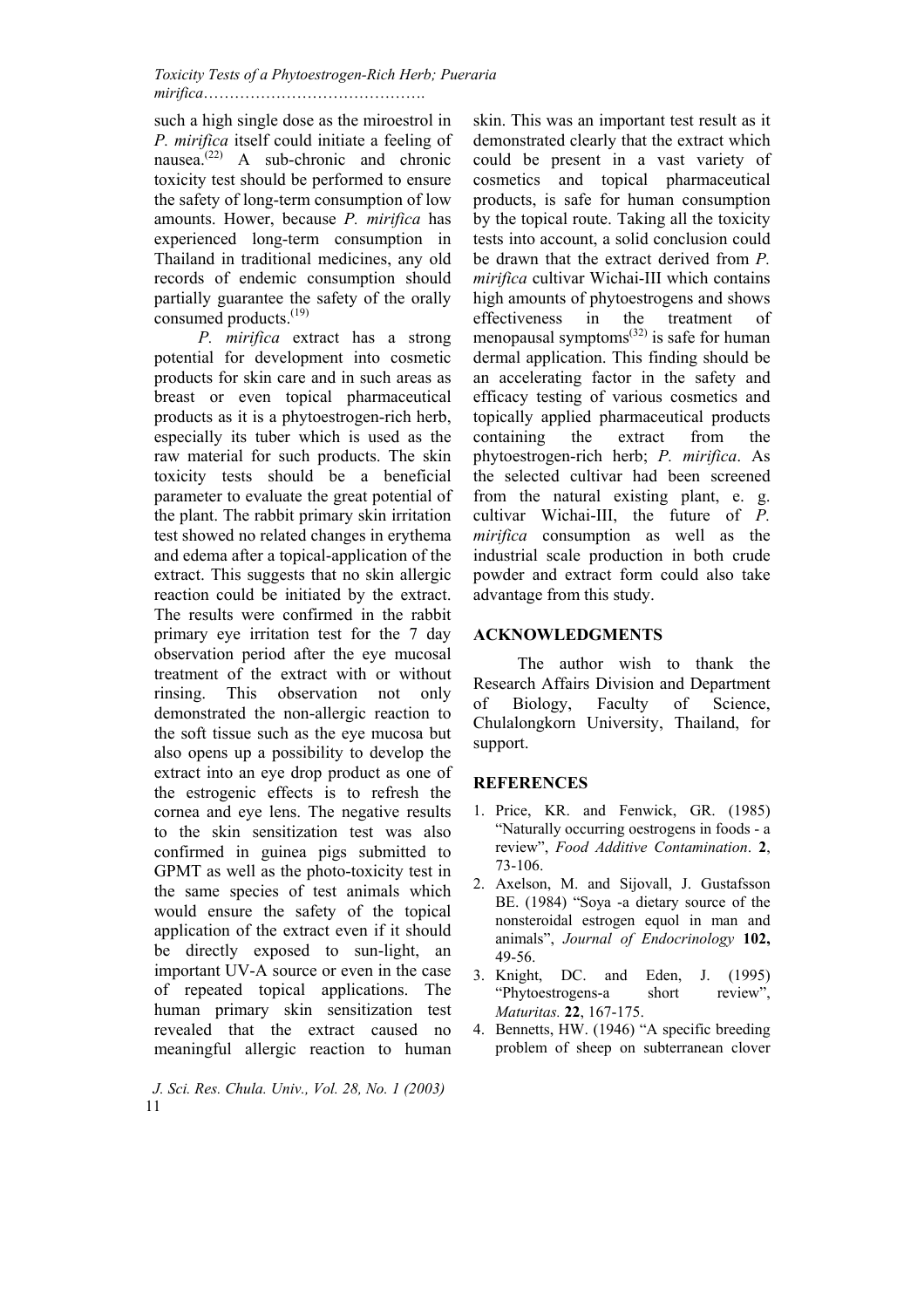pastures in Western Australia", *Australian Veterinary Journal* , **22**, 2-12.

- 5. Setchell, KDR., Zimmanechemias, L, Cai, JN. and Heubi, JE. (1997) "Exposure of infants to phytoestrogens from soy-based infant formula", *Lancet*, **350**, 23-27.
- 6. Adlercretz, H., Yamada, T., Wahala, K. and Watanabe, S. (1999) "Maternal and neonatal phytoestrogens in Japanese women during birth", *American Journal of Obstetric Gynecology* , **180**, 737-743.
- 7. Ingram, D., Sanders, K., Kolybaba, M. and Lopez, D. (1997) "Case-control study of phytoestrogens and breast cancer", *Lancet* , **350**, 990-994.
- 8. Strauss, L., Santti, R., Saarinen, N., Streng, T., Joshi, S. and Makela, S. (1998) "Dietary phytoestrogens and their role in hormonally dependent disease", *Toxicology Letters*, **28**, 102-103.
- 9. Ishida, H., Uesugi, T., Hirai, K., Tanada, T., Nukaya, H., Yokotsuka, K. and Tsuji, K. (1998) "Preventive effects of the plant isoflavones, daidzin and genistin on bone loss in ovariectomized rats fed with a calcium-deficient diet", *Biological Pharmaceutical Bulletin* , **21**, 62-66.
- 10. Zhang, R, Li., Y. and Wang, W. (1988) "Enhancement of immune function in mice fed high doses of soya daidzein", *Nutrition Cancer*, **29**, 24-48.
- 11. Weisberger, JH., Dolan, L. and Pitman, B. (1998) "Inhibition of PhIP mutagenicity by caffein, lycopene, daidzein and genistein", Mutation Research, **416**, 125-128.
- 12. Soybean isoflovones, genistein and genistin, inhibit rat myoblast proliferation, fusion and myotube protein synthesis.(1999) *Journal of Nutrition* **129**, 1291-1297.
- 13. Growth inhibition of prostate cell lines in vitro by phyto-oestrogens*. British Journal of Urology* (1998) **82**, 560-563.
- 14. Peterson, G. and Barnes, S. (1991) "Genistein inhibition of the growth of human breast cancer cells: Independence from estrogen receptors and multi-drug

resistance gene", *Biochemistry Biophysics Research Communication*, **179**, 661-667.

- 15. Verna, SP. and Salomone, E. (1997) "Goldin B. Curcumin and genistein plant natural products show synergistic inhibitory effects on the growth of human breast cancer MCF-7 cells induced by estrogenic pesticides", *Biochemistry Biophysics Research Communication*, **233**, 692-696.
- 16. Wang, C. and Kurzer, MS. (1997) "Phytoestrogen concentration determines effects on DNA synthesis in human breast cancer cells", *Nutrition Cancer*, **28**, 236-247.
- 17. Keung, WM. and Vallee, BL. (1998) "Kudzu root: an ancient Chinese source of modern antidipsotropic agents", *Phytochemistry*, **47**, 499-506.
- 18. Kaufman, PB., Duke, JA., Brielmann, H., Boik, J. and Hoyt, JE. (1997) "A comparative survey of leguminous plants as sources of the isoflavones, genistein and daidzin: implications for human nutrition and health", *Journal of Alternative Complementary Medicine* , **3**, 7-12
- 19. Kerr, A. (1932) "A reputed rejuvenator", *Journal of Siam Society Natural History Supplement* , **8**, 336-338.
- 20.Jones, HEM. and Pope, GS. (1961) "A method for the isolation of miroestrol from *Pueraria mirifica*", *Journal of Endocrinology*, **22**, 302-312.
- 21. Tayler, NE., Hodgkin, DC. and Rollet JS. (1960) "The X-ray crystallographic determination of the structure of bromomiroestrol", *Journal of the Chemical Society*, **33**, 3685.
- 22.Cain, JC. (1960) "Miroestrol: An oestrogen from the plant *Pueraria mirifica*", *Nature*, **188**, 774-777.
- 23.Chansakaow, S., Ishikawa, T., Seki, H., Sekine, K., Okada, M. and Chaichantipyuth, C. (2000) "Identification of deoxymiroestrol as the actual rejuvenating principle of "Kwao Keur", *Pueraria mirifica*. The known miroestrol may be an artifact", *Journal of Natural Products*, **63**,174-176.
- 24.Chansakaow, S., Ishikawa, T., Sekine, K., Okada, M., Higuchi, Y., Kudo, M, and Chaichantipyuth, C. (2000) "Isoflavonoids from *Pueraria mirifica* and their estrogenic activity", *Planta Medica*, **66**, 572-575.